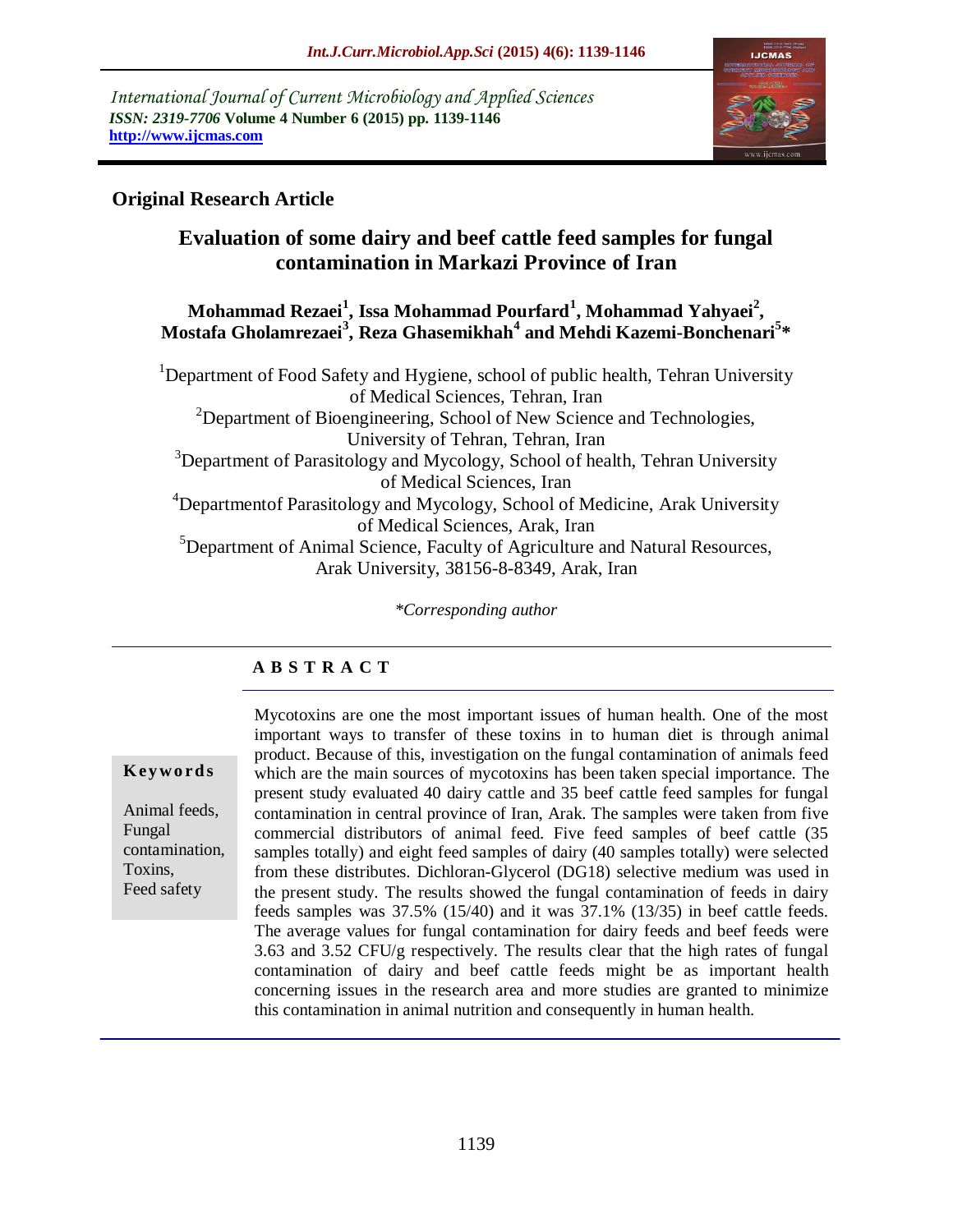# **Introduction**

Microscopic fungi and their metabolites, mycotoxins, are often found as contaminants in agricultural products before or after harvest as well as during transportation or storage. Animal feeds are routinely subject to contamination from diverse sources, including environmental pollution and activities of insects and microbes. Feed toxins include compounds of both plant and microbial origin. Among microbes, fungal contamination is a concerning issue in animal nutrition because of toxins which might be poisonous in animal products for human. There are consistent reports of worldwide contamination of feeds with fungi and their spores. In the tropics, Aspergillus is the predominant genus in dairy and other feeds[\(Dhand et al., 1998\)](#page-5-0). Other species include Penicillium, Fusarium and Alternaria, which are also important contaminants of cereal grains[\(D'mello and](#page-5-1)  [Devendra, 1995,](#page-5-1) [D'Mello, 2000\)](#page-5-2). When cereal grains and animal feed are colonised by moulds there is a significant risk of contamination with the secondary metabolites of these fungi [\(Placinta et al.,](#page-6-0)  [1999\)](#page-6-0). Mycotoxins are secondary metabolites that have adverse effects on human, animals and crops, resulting in illness and economic losses [\(Hussein and](#page-6-1)  [Brasel, 2001\)](#page-6-1). These fungi contaminate wide range of agricultural products mainly cereal grains, during pre- and post-harvest stages [\(El Khoury et al., 2011,](#page-6-2) [Guan et al., 2011\)](#page-6-3) and factors such as season, humidity, temperature and drought in field as well as storage conditions (i.e. temperature, relative humidity and duration) have critical roles in production of aflatoxins [\(Kang'ethe and](#page-6-4)  [Lang'a, 2010,](#page-6-4) [Dashti et al., 2009,](#page-5-3) [EFSA,](#page-6-5)  [2004\)](#page-6-5). Regarding the toxins the human health concerns have been emphasis on mycotoxins which might be presented by animal products. Among four common aflatoxins available (aflatoxin B1, B2, G1

annual precipitation of about 300 mm and the annual relative humidity about 50%. The maximum temperature may rise up to 35°C in summer and may fall to minus 25 °C in winter (Fig.1).

and G2), aflatoxin B1 (Af-B1) is the most prevalent and poisonous molecules and categorized as group 1 human carcinogen [\(Fallah, 2010,](#page-6-6) [Guan et al., 2011,](#page-6-3) [El Khoury](#page-6-2)  [et al., 2011\)](#page-6-2). When lactating mammals ingest feeds containing aflatoxin B1, it is converted to Af-M1 by hydroxylation [\(Ruangwises and Ruangwises, 2010\)](#page-7-0). Af-M1 is secreted to milk and subsequently entered individuals through consumption of milk and other dairy products [\(Prandini et](#page-6-7)  [al., 2009\)](#page-6-7). Many studies showed that Af-M1 have teratogenic and mutagenic implication and recently, likewise Af-B1, classified as first group human carcinogen [\(Sassahara et](#page-7-1)  [al., 2005,](#page-7-1) [Almeida Picinin et al., 2012\)](#page-5-4). Fungal contamination should be examined individually for feeds of local areas in different countries and hence the results could be practical for the studied regions[\(Čonková et al., 2006\)](#page-5-5). Because of this critical role of aflatoxinis, controlling the fungal contamination should be considered in animal nutrition to decrease aflatoxins concentration in human nutrition. In the present study, the feed samples prepared from some commercial dairy and beef feeds are evaluated for fungal contamination in central province of Iran, Arak.

## **Materials and Methods**

This study was performed in Markazi province, central Iran. The area has a population of approximately 600000 and is located around 49° east longitude and 34° north latitude with an average height of 1750 meters above sea levels and a mean

#### **Study area**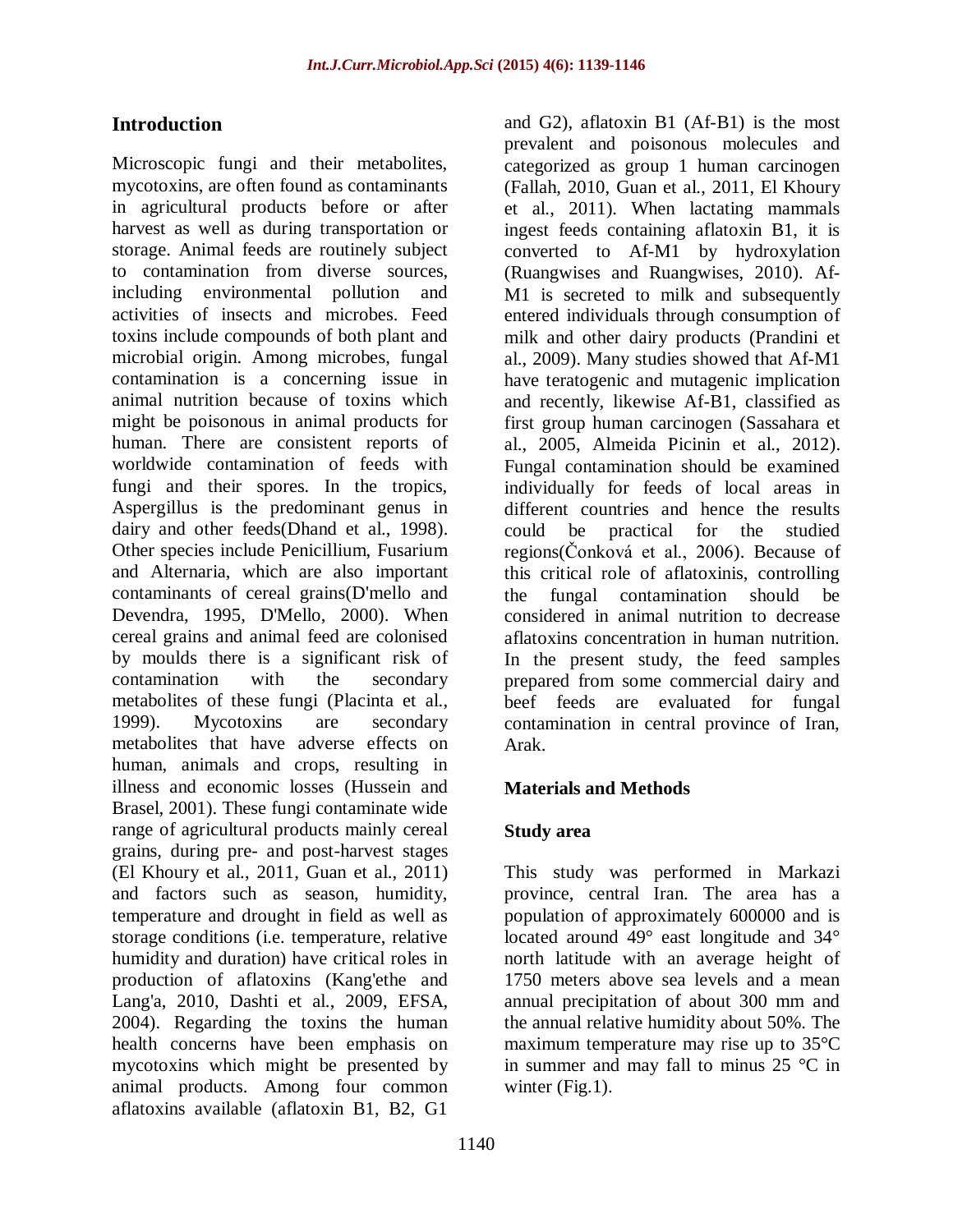#### **Feed sample preparation**

The five commercial animal feed distributers for dairy and also five distributers for beef cattle feeds are selected to collect the samples. Eight feed samples of dairy cattle nutrition (totally 40 samples) and seven feed samples of beef cattle nutrition (totally 35 samples) are subjected to analysis for fungal contamination.

# **Fungal culture**

Yeast isolation was performed according to ISO21527-2 [\(ISO, 2008\)](#page-6-8). 20 g of each sample were homogenized for 5 min in 180 ml peptone-water. Decimal dilutions in 9% (w/v) NaCl solution were prepared and inoculated in to Dichloran 18% mass fraction glycerol agar (DG18) medium. Plates were incubated for 3–5 days at 30°C, after which yeast colonies were counted.

## **Composition of DG18**

The composition of the DG18 was yeast extract  $(5 \text{ g})$ , Glucose  $(10 \text{ g})$ , chloramphenicol  $(0.1 \text{ g})$ , Agar  $(12 - 15 \text{ g})$ ,  $PO_4H_2K$  (1 g),  $MgSO_4.H_2O$  (0.5 g), dichloran (2, 6-dichloro-4-nitroaniline) (0.002 g), glycerol (220 g), enzymatic digestion of casein (5 g), distilled Water (1 liter).

## **Statistical analysis**

Statistical analyses were done by using SAS software[\(SAS, 1999-2000\)](#page-7-2). The results showing p< 0.05 were considered as significant.

## **Results and Discussion**

The data for fungal contamination analysis for different feeds in five factories of dairy cattle feeds and beef cattle feeds are presented in Table 1. Moreover a

discriminate analysis on the tested samples was carried out and results in each source of animal feeds are shown in Fig.1 (dairy cattle feeds) and Fig.2 (beef cattle feeds).

The counts of yeasts in dairy cattle feed are ranged from  $6 \times 10^1$  to  $1.6 \times 10^5$  CFU/gr and in beef cattle feed was  $3 \times 10^{1}$  to  $5.6 \times 10^{6}$ CFU/gr. This result clarifies the greater range of fungal contamination of beef cattle feeds in the research area. In this study the mean content of fungal contamination in dairy cattle feed was  $16436.75 \pm 6.32$ CFU/gr and this value for beef cattle feeds was 291839.6 ± 5.91 CFU/gr. The significant difference was observed for different factories supplied animal feeds. The greatest fungal contamination for both dairy cattle feeds and beef cattle feeds was found for factory E (4.63 and 5.22 CFU/gr, for dairy feeds and beef feeds respectively). The lowest values for fungal contamination were 2.52 CFU/gr for dairy feeds and were 2.13 CFU/gr for beef feeds. The average values for fungal contamination for dairy feeds and beef feeds were 3.63 and 3.52 CFU/gr respectively.

Moulds are common contaminants of animal feeding products and cause their spoilage. However, for some products, certain mould species have to be present if the desired appearance and rheological and sensory characteristics are to develop [\(Belén Flórez](#page-5-6)  [et al., 2007\)](#page-5-6).

Contamination of feeds takes effect from different sources, such as failure to comply with health and contamination of product line. In feed mills fungal contamination may be retained at various points along the production line, contaminating subsequent batches of meal as they are processed. Therefore in addition to the feed per se, the processing pathway also may include in increasing the fungal pollution.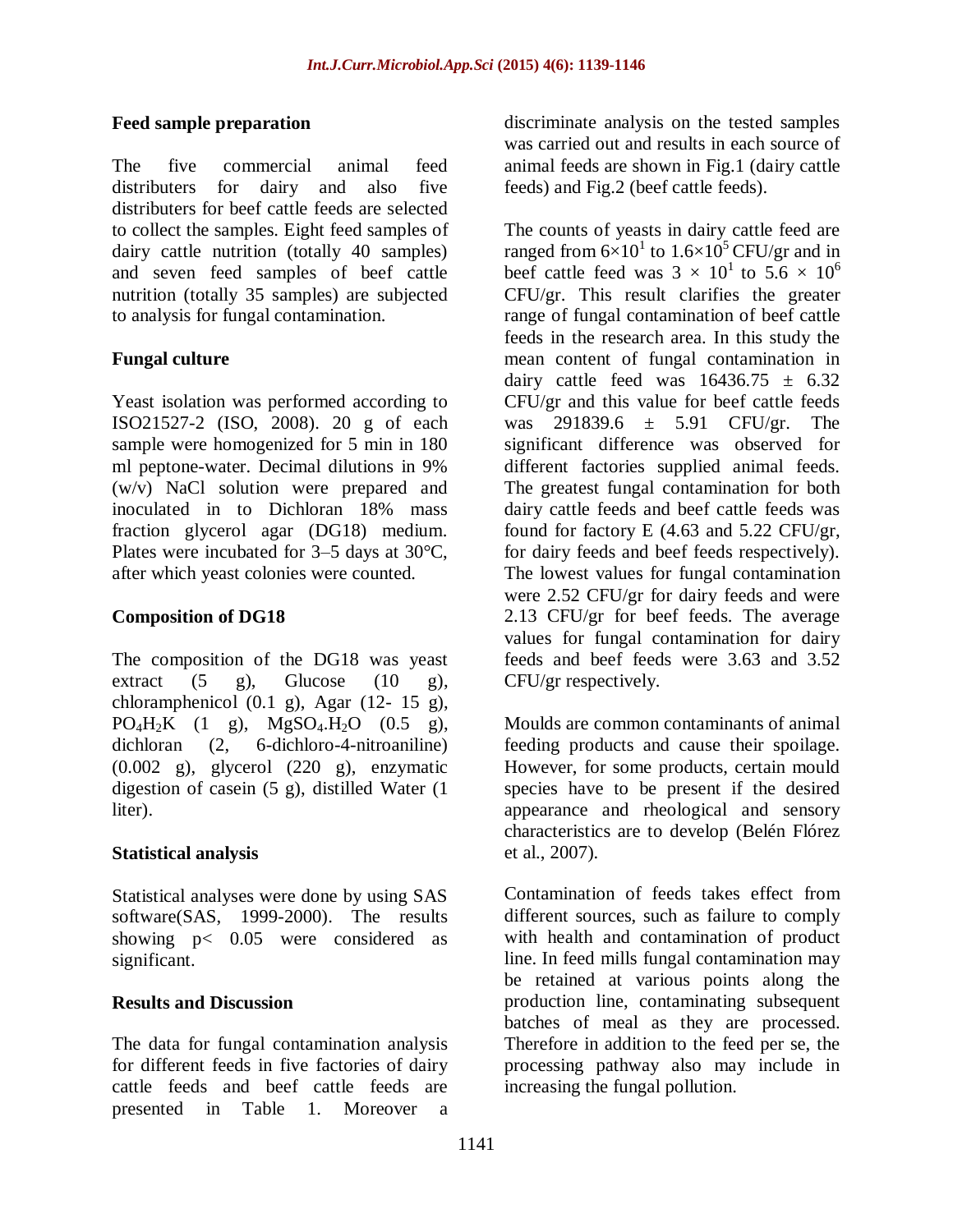#### *Int.J.Curr.Microbiol.App.Sci* **(2015) 4(6): 1139-1146**

| <b>Factory</b> | Dairy cattle feeds | <b>Beef cattle feeds</b>                                                    |
|----------------|--------------------|-----------------------------------------------------------------------------|
| A              | $2.52^{\rm a}$     | $2.13^{a}$                                                                  |
|                | $3.28^{b}$         |                                                                             |
|                | $3.8^{bc}$         |                                                                             |
|                | $3.92^{\circ}$     |                                                                             |
| Е              | 4.63 <sup>d</sup>  | $2.66^{ab}$<br>3.54 <sup>bc</sup><br>4.05 <sup>c</sup><br>5.22 <sup>d</sup> |
|                | 0.1568             | 0.23                                                                        |

#### **Table.1** Averages logarithmic comparisons of fungal contamination (CFU/gr) among five different factories feeds

a,b,c Least squares means within the same row without a common superscript differ  $(P < 0.05)$ .



#### **Fig.1** Location of Markazi provinces

#### **Fig.2** Fungal contamination in dairy cattle feed

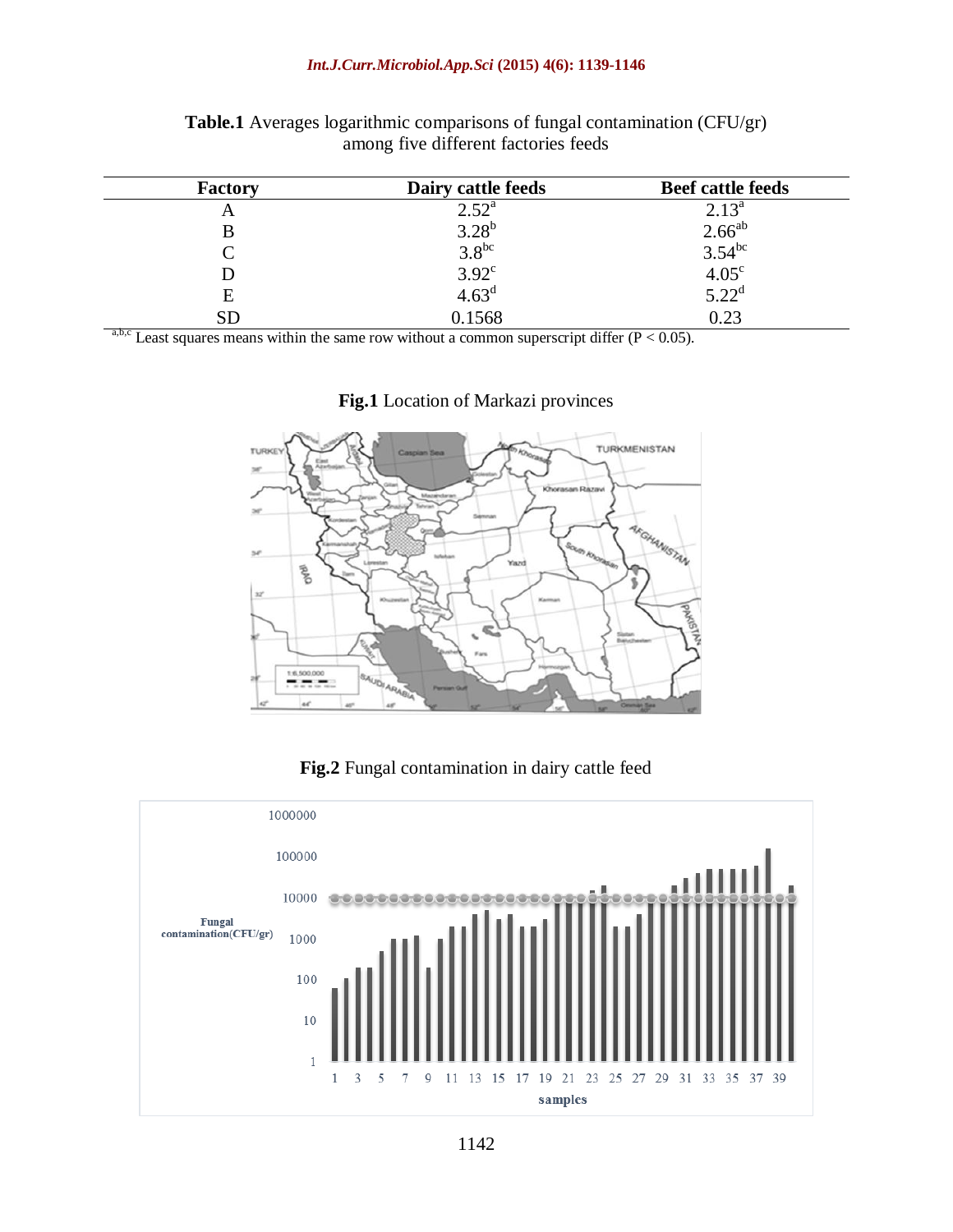

**Fig.3** Fungal contamination in beef cattle feed

In this study DG18 culture are used and according to ISO 21527-2 [\(ISO, 2008\)](#page-6-8) and based on this method total fungal count should be under  $10^4$  CFU/gr. By using this method our results revealed the presence of fungal contamination in 13 samples of beef cattle feed and 15 samples of dairy cattle feeds. Worldwide, fungal contamination of foods and feeds, with the consequent mycotoxin production, is a considerable problem. Placinta et al. 1999 in a review reported that global contamination of animal feed with trichothecenes, [zearalenone](http://www.google.com/search?biw=1371&bih=696&q=zearalenone&spell=1&sa=X&ei=UnJrU9WaHOzLsQTppICABA&ved=0CCIQBSgA) (ZEA) and fumonisins [\(Placinta et al., 1999\)](#page-6-0). Jaimez et al., (2004) showed the fungal contamination status of feed ingredients in Spain. They found that 91 of samples positively showed to contain fungal contamination. One sample of corn and another of cotton seed were Ochratoxin A (OTA) contaminated exceeded limit of European countries, whereas none of the samples contaminated with ZEA [\(Jaimez et](#page-6-9)  [al., 2004\)](#page-6-9).

In a study, Mycotoxins were found in 18% of the Feed samples from western Canada [\(Abramson et al., 1997\)](#page-5-7). Rezaei et al, about aflatoxin contamination of feed material produced in Qom province, reported that all samples demonstrated total aflatoxin levels lower than European Union standard and National Standard of Iran recommended limits[\(Rezaei et al., 2014b\)](#page-7-3).

The effects of moulds and their metabolites are investigated from the point of the relationship to human and animal health[\(Hintz, 1990\)](#page-6-10). Many mycotoxins in food and feed are nephrotoxic, hepatotoxic, immunosuppressive, or carcinogenic[\(Ostrý](#page-6-11)  [and Ruprich, 1998\)](#page-6-11). That is why many countries accept the recommended limits for fungal contamination and mycotoxin levels in food and feed. Mycotoxins have adverse effects on human, animals and crops, resulting in illness and economic losses [\(Rosa et al., 2006\)](#page-7-4). Milk and meat are essential for human and have been and still are important parts of the diets of people. Meat consumption is globally increasing every year: the growth rate of livestock and meat production has increased annually by 2.2% during 2002 to 2010 (FAO, [2002 ,](#page-6-12) [FAO, 2009,](#page-6-13) [FAO, 2012\)](#page-6-14). Accompanying with this increase in animal products using, public interest is increasing in food quality and food safety due to concerns about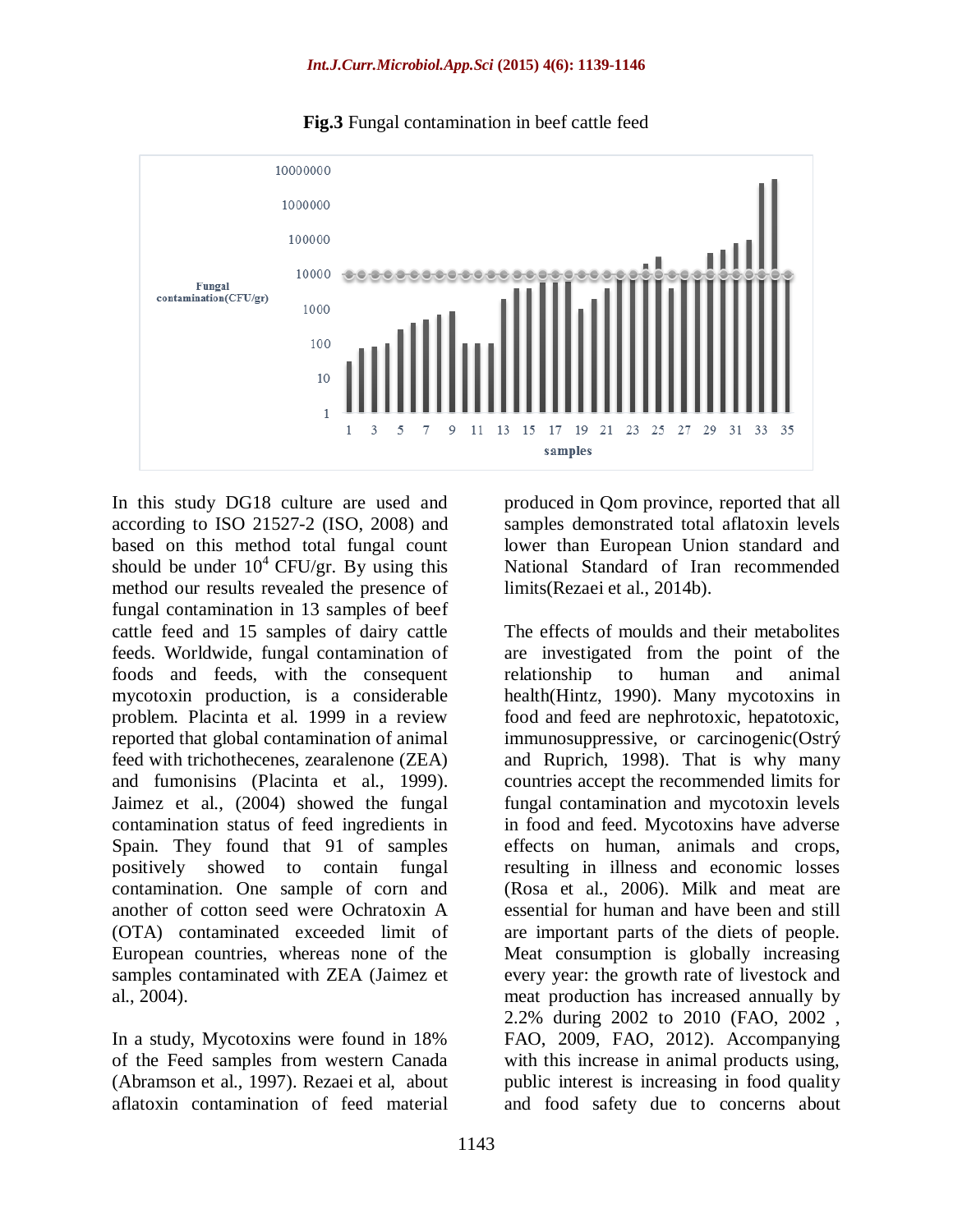contamination by microorganisms such as bacteria and fungi [\(Dorn-In et al., 2013\)](#page-5-8).

According to previous studies in the different food and feeds in Markazi province [\(Rezaei et al.,](#page-7-5) [Rezaei et al., 2013,](#page-7-6) [Fani et al.,](#page-6-15)  [2013,](#page-6-15) [Rezaei et al., 2014a\)](#page-6-16)and also, looking to the results of the present study clear that controlling fungal contamination of animal feeds in the research area needs more attention and practical decisions to do preventing transfer of these toxins in to animal body or in to animal products are required. More studies also granted to be done for evaluating the kind of fungal contamination, identification of special toxins in feeds, suggesting the methods to decrease high concentration of fungal in animal feeds.

The average values for fungal contamination for dairy feeds and beef feeds were 3.63 and 3.52 CFU/gr respectively. The results of the present study showed that fungal contamination of both dairy and beef cattle feeds are considerable and preventing or decreasing of contamination is necessary for future programming. Future studies are required to present practical ways to control these high amounts of fungal contamination in both beef and dairy cattle feeds.

## **Acknowledgments**

This article was financially supported by authors. The authors thank the all people who contributed to this study.

#### **References**

<span id="page-5-7"></span>Abramson, D., Mills, J., Marquardt, R. & Frohlich, A. 1997. Mycotoxins In Fungal Contaminated Samples Of Animal Feed From Western Canada, 1982-1994. *Canadian Journal Of Veterinary Research,* 61**,** 49.

- <span id="page-5-4"></span>Almeida Picinin, Cristina, L., Oliveira Pinho Cerqueira, Mônica Maria Vargas, E. A. Q. L., Ângela Maria Toaldo, I. M. B. L. & Bordignon-Luiza, M. T. 2012. Influence Of Climate Conditions On Aflatoxin M1 Contamination In Raw Milk From Minas Gerais State, Brazil. *Food Control,* 31**,** 419–424.
- <span id="page-5-6"></span>Belén Flórez, A., Álvarez-Martín, P., López-Díaz, T. M. & Mayo, B. 2007. Morphotypic And Molecular Identification Of Filamentous Fungi From Spanish Blue-Veined Cabrales Cheese, And Typing Of Penicillium Roqueforti And Geotrichum Candidum Isolates. *International Dairy Journal,* 17**,** 350-357.
- <span id="page-5-5"></span>Čonková, E., Laciaková, A., Štyriak, I., Czerwiecki, L. & Wilczyńska, G. 2006. Fungal Contamination And The Levels Of Mycotoxins (Don And Ota) In Cereal Samples From Poland And East Slovakia. *Czech J. Food Sci. Vol,* 24**,** 33-40.
- <span id="page-5-2"></span>D'mello, J. 2000. Anti-Nutritional Factors And Mycotoxins. *Farm Animal Metabolism And Nutrition.***,** 383-403.
- <span id="page-5-1"></span>D'mello, J. & Devendra, C. 1995. Anti-Nutritional Substances In Legume Seeds. *Tropical Legumes In Animal Nutrition.***,** 135-172.
- <span id="page-5-3"></span>Dashti, B., Al-Hamli, S., Alomirah, H., Al-Zenki, S., Abbas, A. B. & Sawaya, W. 2009. Levels Of Aflatoxin M1 In Milk, Cheese Consumed In Kuwait And Occurrence Of Total Aflatoxin In Local And Imported Animal Feed. *Food Control,* 20**,** 686-690.
- <span id="page-5-0"></span>Dhand, N. K., Joshi, D. V. & Jand, S. K. 1998. Fungal Contaminants Of Dairy Feed And Their Toxigenicity. *Indian Journal Of Animal Sciences,* 68**,** 1095- 1096.
- <span id="page-5-8"></span>Dorn-In, S., Hölzel, C. S., Janke, T., Schwaiger, K., Balsliemke, J. & Bauer, J. 2013. Pcr-Sscp-Based Reconstruction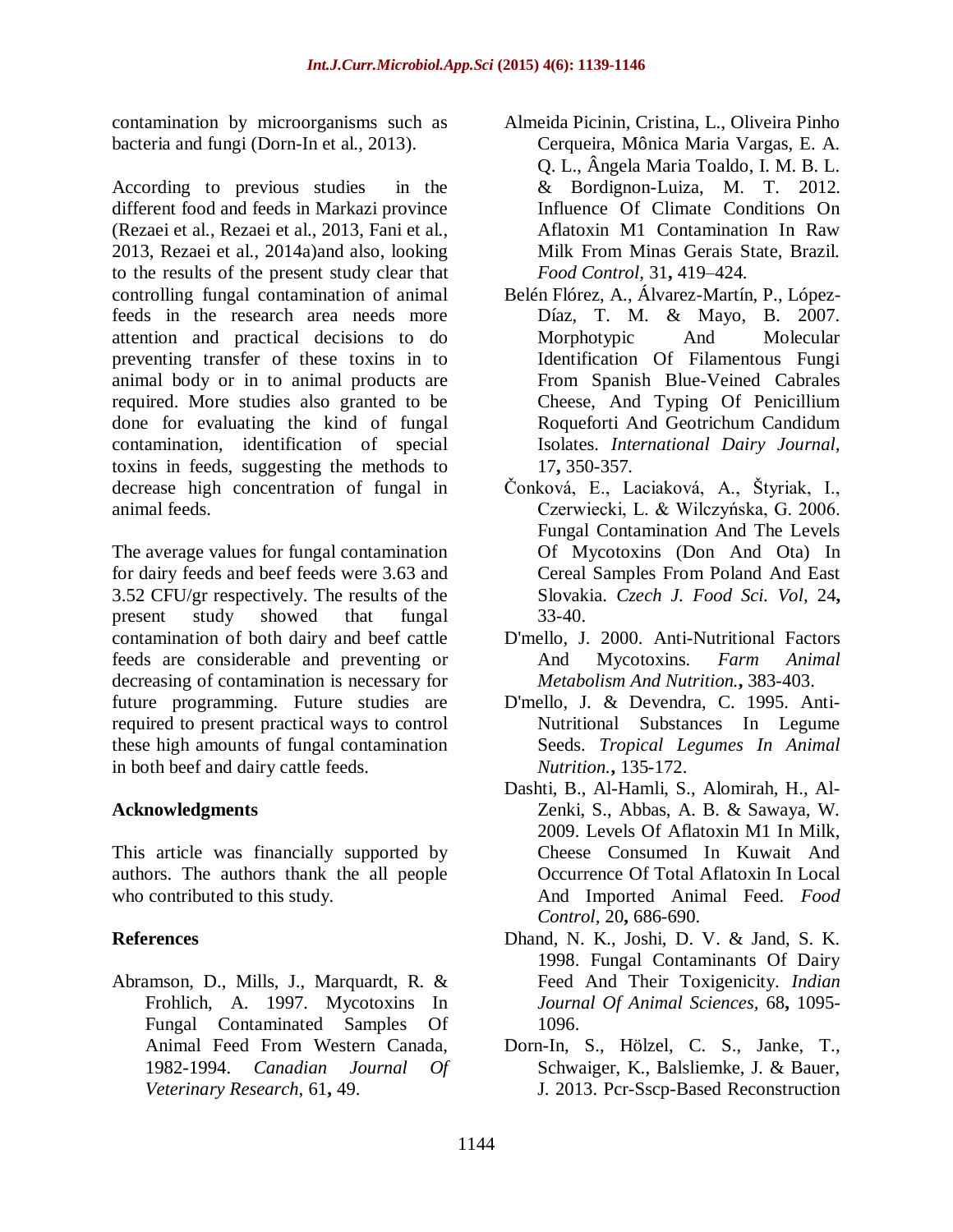Of The Original Fungal Flora Of Heat-Processed Meat Products. *International Journal Of Food Microbiology,* 162**,** 71-81.

- <span id="page-6-5"></span>Efsa 2004. Opinion Of The Scientific Panel On Contaminants In The Food Chain On A Request From The Commission Related To Aflatoxin B1 As Undesirable Substance In Animal Feed. *The European Food Standard Agency Journal,* 39**,** 1-27.
- <span id="page-6-2"></span>El Khoury, A., Atoui, A. & Yaghi, J. 2011. Analysis Of Aflatoxin M1 In Milk And Yogurt And Afm1 Reduction By Lactic Acid Bacteria Used In Lebanese Industry. *Food Control,* 22**,** 1695-1699.
- <span id="page-6-6"></span>Fallah, A. A. 2010. Aflatoxin M1 Contamination In Dairy Products Marketed In Iran During Winter And Summer. *Food Control,* 21**,** 1478-1481.
- <span id="page-6-15"></span>Fani, A., Rezaei, M., Moini, A., Fani, P., Mirzajani, P., Malekirad, A. A., Rafeie, M. & Atabak, N. 2013. Aflatoxin Occurrence In Nuts Consumed In Arak, Iran. *Int. J. Food Nutr. Saf,* 4**,** 91-97.
- <span id="page-6-12"></span>Fao 2002 Report Of The 19th Session Of The Intergovernmental Group On Meat And Dairy Products, Medium Term Projections For Meat And Dairyproducts To 2010.
- <span id="page-6-13"></span>Fao 2009. How To Feed The World In 2050.
- <span id="page-6-14"></span>Fao 2012. Global And Regional Food Consumption Patterns And Trends.
- <span id="page-6-3"></span>Guan, D., Li, P., Cui, Y., Zhang, Q. & Zhang, W. 2011. A Competitive Immunoassay With A Surrogate Calibrator Curve For Aflatoxin M1 In Milk. *Analytica Chimica Acta,* 703**,** 64- 69.
- <span id="page-6-10"></span>Hintz, H. 1990. Molds, Mycotoxins, And Mycotoxicosis. *The Veterinary Clinics Of North America. Equine Practice,* 6**,** 419-431.
- <span id="page-6-1"></span>Hussein, H. S. & Brasel, J. M. 2001. Toxicity, Metabolism, And Impact Of

Mycotoxins On Humans And Animals. *Toxicology,* 167**,** 101-34.

- <span id="page-6-8"></span>Iso 2008. Microbiology Of Food And Animal Feeding Stuffs -Horizontal Method For The Enumeration Of Yeasts And Moulds - Part2 : Colony Count Technique In Products With Water Activity Less Than Or Equal To 0,95. *21527-2*
- <span id="page-6-9"></span>Jaimez, J., Fente, C. A., Franco, C. M., Cepeda, A. & Vázquez, B. I. 2004. A Survey Of The Fungal Contamination And Presence Of Ochratoxin A And Zearalenone On Spanish Feed And Raw Materials. *Journal Of The Science Of Food And Agriculture,* 84**,** 832-840.
- <span id="page-6-4"></span>Kang'ethe, E. & Lang'a, K. 2010. Aflatoxin B1 And M1 Contamination Of Animal Feeds And Milk From Urban Centers In Kenya. *African Health Sciences,* 9.
- <span id="page-6-11"></span>Ostrý, V. & Ruprich, J. 1998. Determination Of The Mycotoxin Fumonisins In Gluten-Free Diet (Corn-Based Commodities) In The Czech Republic. *Central European Journal Of Public Health,* 6**,** 57-60.
- <span id="page-6-0"></span>Placinta, C. M., D'mello, J. P. F. & Macdonald, A. M. C. 1999. A Review Of Worldwide Contamination Of Cereal Grains And Animal Feed With Fusarium Mycotoxins. *Animal Feed Science And Technology,* 78**,** 21-37.
- <span id="page-6-7"></span>Prandini, A., Tansini, G., Sigolo, S., Filippi, L., Laporta, M. & Piva, G. 2009. On The Occurrence Of Aflatoxin M< Sub> 1</Sub> In Milk And Dairy Products. *Food And Chemical Toxicology,* 47**,** 984-991.
- <span id="page-6-16"></span>Rezaei, M., Akbaridastjerdi, H., Jafari, H., Farahi, A., Shahabi, A., Javdani, H., Teimoory, H., Yahyaei, M. & Malekirad, A. A. 2014a. Assessment Of Dairy Products Consumed On The Arakmarket As Determined By Heavy Metal Residues. *Health (1949-4998),* 6.